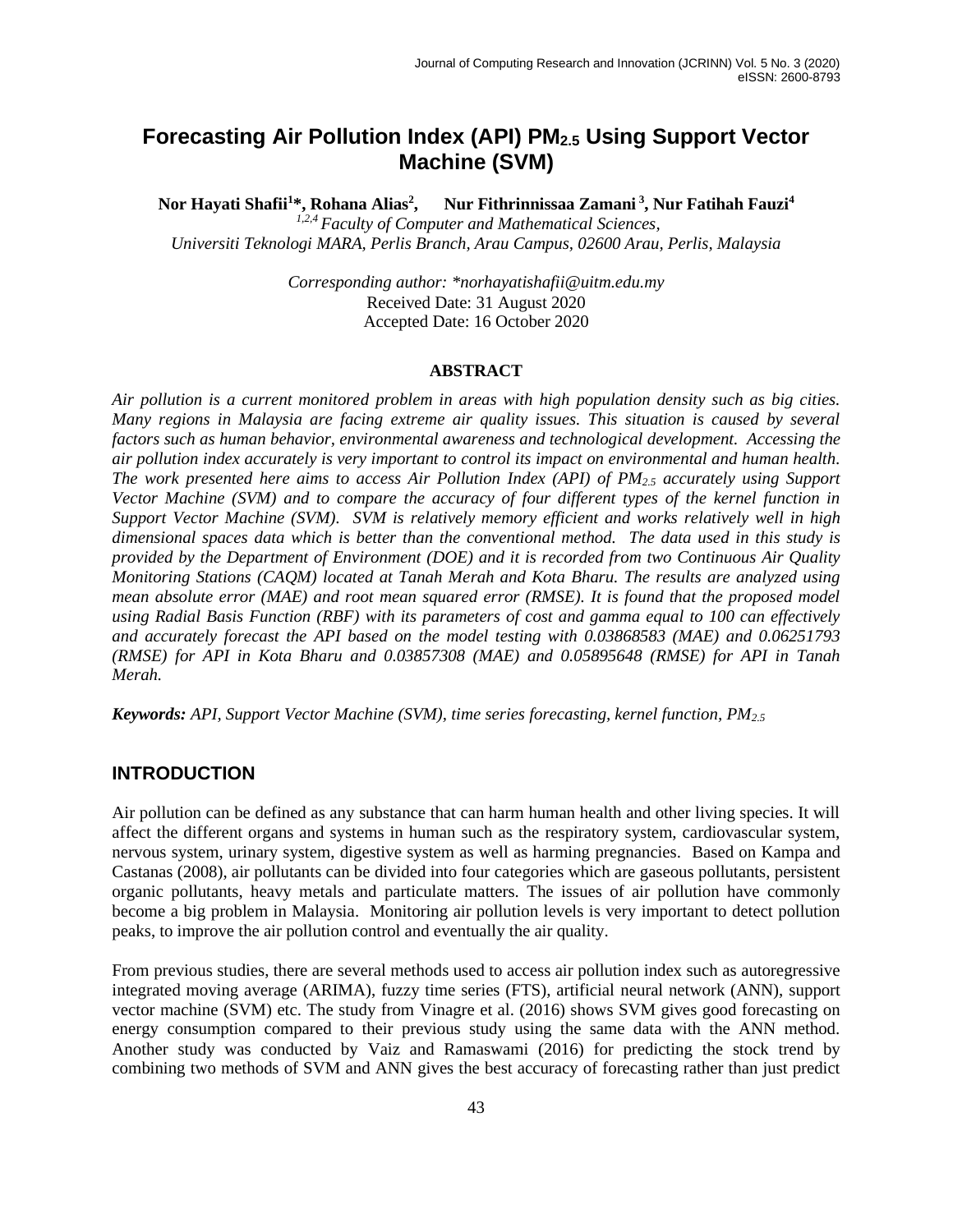using the ANN. Oloruntoba and Akinode (2017) used all possible data mining techniques such as linear regression, SVM, Decision Tree, Lasso Regression (LASSO), ElasticNet (EN) and K-Nearest Neighbour (KNN) to predict student performance and finally by comparing the value of MSE, the results indicated that SVM was the best method compared to the others. It was done by tuning the parameters of the SVM algorithm i.e. kernel to improve the accuracy of forecasting and lower the MSE value. Last but not least, the study conducted by Arampongsanuwat and Meesad (2011) using Support Vector Regression (SVR) model with Gaussian Radial Basis Kernel functions to forecast  $PM_{10}$  in Bangkok also produced best result with lowest MSE. The study reported that the model was satisfactory and the technique of SVR can be used to predict  $PM<sub>10</sub>$ . As a conclusion, SVM model provides promising alternatives and advantages in time series forecasting as SVM model provides a few of free parameters compared to other conventional neural network models, gives a better prediction than the conventional model due to the adoption of the structure Risk Minimization Principle and also can abolish the typical drawbacks of conventional neural network model such as overfitting training and local minima, and evidence to be more expandable and stronger.

Therefore, this study focuses on SVM with four different algorithms i.e. kernels to access API and comparing the accuracy performance of these four kernels in predicting the API index based on the lowest value of mean absolute error (MAE) and root mean squared error (RMSE). By predicting accurate future air pollution readings, all parties including government and society can take early precautionary action to preserve cleaner air before it is too late.

## **METHODOLOGY**

## **Method of Data Collection**

The data of Air Pollution Index (API)  $PM_{2.5}$  used in this study are secondary data obtained from Malaysia's Open Data Portal (MAMPU, 2019) for Kelantan state from January to December 2018. Some of the data are also provided by the Department of Environment (DOE) and it was recorded from two Continuous Air Quality Monitoring Stations (CAQM) located in both industrial and urban areas at Tanah Merah and Kota Bharu.

## **Data Analysis**

The process of data analysis is done by using R programming. The flow of the data analysis procedures is shown in Figure 1,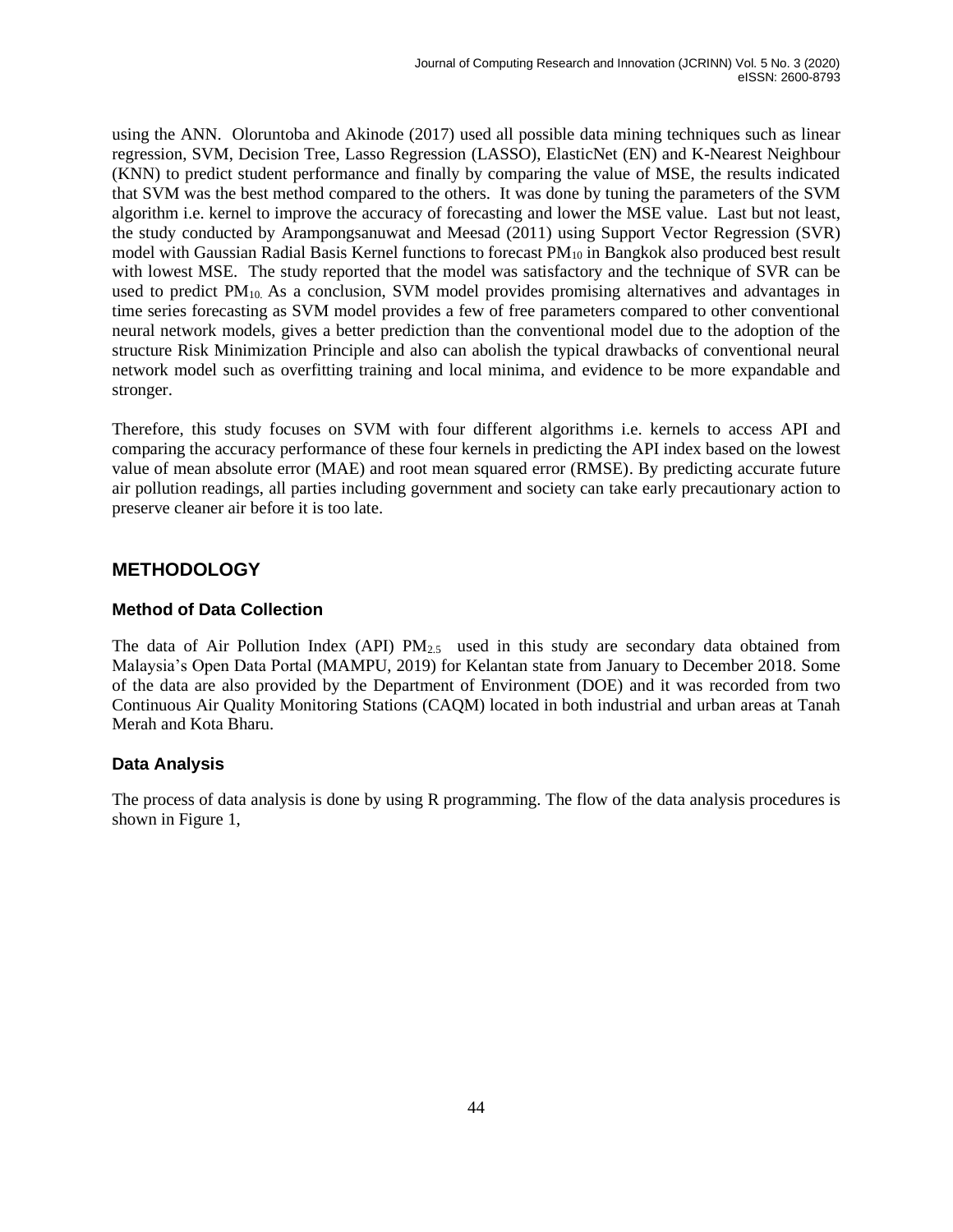

Figure 1: Flow of Data Analysis

#### I) Data Normalization

.

Preprocessing of the input data is scaling the data in the range [0,1] and checking for possible outliers. The scope of the data has been adjusted in the range [0,1] by using min-max normalization that leads to stable and accurate data in the forecasting results. Figure 2 represents the graph of the normalized air pollution index in Kota Bharu.



Normalized Air Pollution Index in Kota Bharu, Kelantan

After eliminating the outliers, the data is divided into two sections which are 70% for the training set and 30% for the testing set as shown in Table 1.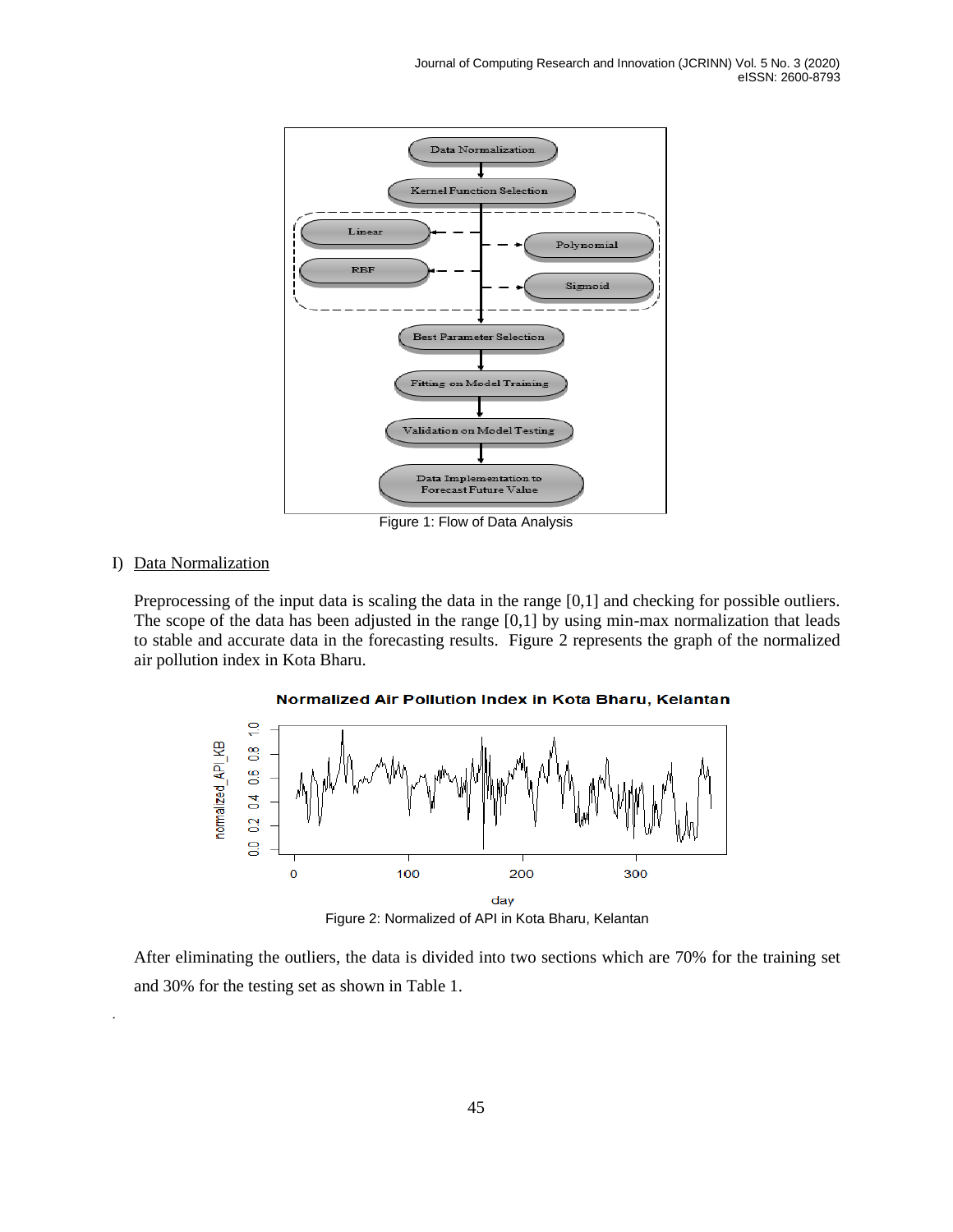| rabic r. rigining and results set |                                                |         |  |
|-----------------------------------|------------------------------------------------|---------|--|
| API                               | Training set data (day) Testing set data (day) |         |  |
| Tanah Merah                       | $1 - 241$                                      | 242-344 |  |
| Kota Bharu                        | 1-251                                          | 252-359 |  |

Table 1: Training and Testing set

#### II) Model Development

## i. Support Vector Machine (SVM)

SVM is applied in machine learning applications developed by Vapnik (1995); Vapnik et al. (1997) as cited in Lu and Wang (2005). The main idea of this method is to map the original data *x* into a feature space  $F$  with the higher dimensionality via non-linear mapping function  $\phi$  which is, in general, is unknown and then carry on linear regression in the feature space.

Hence, the problem of estimating a function, the regression approximation has been addressed according to a given data set (where  $x_i$  as input vectors,  $d_i$  as desired values,  $y$  as target value), that is produced from the  $\phi$  function. SVM method approximates the function as given in Equation (1),

$$
y = \sum_{i=1}^{p} w_i \phi_i(x) + b = w\phi(x) + b \tag{1}
$$

where  $w = [w_1, ..., w_p]$  are the weights vector, the bias coefficients, b and  $\phi(x) = [\phi_1(x), ..., \phi_p(x)]$ represent the basis function vector. The regularized risk function,  $R(C)$  is as given in Equation (2) with the error function defined by the  $\varepsilon$ -insensitive loss function,  $L_{\varepsilon}(d_i, y_i(x))$  as given in Equation (3),

$$
R(C) = C \frac{1}{n} \sum_{i=1}^{n} L_{\varepsilon}(d_i, y_i(x)) + \frac{1}{2} ||w||^2
$$
 (2)

where,

$$
L_{\varepsilon}(d_i, y_i(x)) = \begin{cases} |d_i - y_i(x)| - \varepsilon, \\ 0, \end{cases}
$$
  
\n
$$
|d_i - y_i(x)| \ge \varepsilon
$$
 (3)  
\notherwise

the term  $\frac{1}{2}||w||^2$ 2  $\|w\|$ <sup>2</sup> is used for measuring the function's flatness, *C* is the regularized constant parameter that determines the trade-off between the training error and the model flatness. Equation (4) is necessary to minimize the regularized risk function by introducing the slack variables,  $\zeta$ ,  $\zeta^*$ which are lead to Equation (2) with the constraint of Equation (5),

Minimize:

$$
R(w, \zeta^*) = \frac{1}{2} ||w||^2 + C^* \sum_{i=1}^p (\zeta_i + \zeta_i^*)
$$
 (4)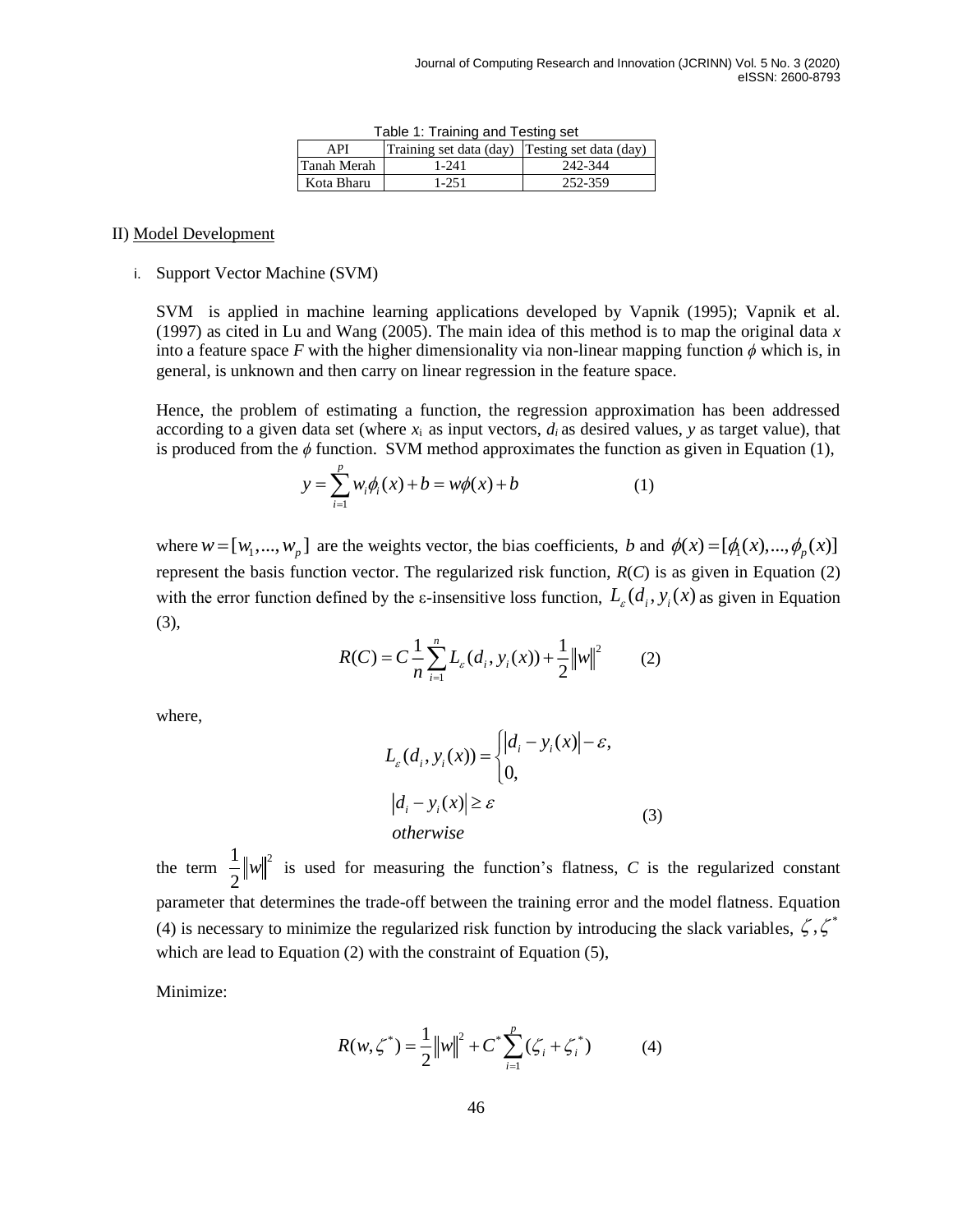subjected to:

$$
w\phi(x_i) + b - d_i \leq \varepsilon + \zeta_i
$$
  
\n
$$
d_i - w\phi(x_i) - b_i \leq \varepsilon + \zeta_i
$$
  
\n
$$
\zeta, \zeta^* \geq 0
$$
\n(5)

Thus, the explicit form of Equation (1),

$$
f(x, \alpha, \alpha^*) = \sum_{i=1}^{l} (\alpha_i - \alpha_i^*) k(x_i, x_j) + b \tag{6}
$$

In Equation (6)  $\alpha_i$  and  $\alpha^*$  are the Lagrange multipliers, which satisfy the following equalities,

$$
\alpha_i * \alpha_i^* = 0,
$$
  
\n
$$
\alpha_i \ge 0,
$$
  
\n
$$
\alpha_i^* \ge 0
$$

where  $i = 1, \ldots, l$ , and can be obtained by maximizing the dual form of Equation (4),

$$
\phi(\alpha, \alpha^*) = \sum_{i=1}^l d_i (\alpha_i - \alpha_i^*) - \varepsilon \sum_{i=1}^l (\alpha_i - \alpha_i^*)
$$
  
\n
$$
- \frac{1}{2} \sum_{i=1}^l \sum_{j=1}^l (\alpha_i - \alpha_i^*) (\alpha_j - \alpha_j^*) k(\alpha_i, \alpha_j)
$$
  
\n
$$
\sum_{i=1}^l (\alpha_i - \alpha_i^*) = 0
$$
  
\nwith constraints: (8)

$$
0 \le \alpha_i \le C \qquad i = 1, \dots, l
$$
  

$$
0 \le \alpha_i^* \le C \qquad i = 1, \dots, l
$$

The parameters which are epsilon (ε), cost (*C*) and gamma (γ) was set as a default  $\left(\varepsilon = 0.1, C = 1, \gamma = \frac{1}{\text{data dimension}}\right)$ . Based on the nature of quadratic programming, only those data corresponding to non-zero  $(\alpha_i, \alpha_i^*)$  pairs can be referred to as support vectors.  $k(x_i, x_j)$ represents kernel function and obtained by  $k(x_i, x_j) = \phi(x_i) * \phi(x_j)$  in the feature space, F. Hence, all the computations related to  $\phi$  will be carried on by the kernel function in feature space.

ii. Kernel Function Selection

There are four types of kernel functions used to build the SVM model in forecasting the air pollution index; Linear, Polynomial, Radial Basis Function (RBF), and Sigmoid. Generally, these kernel functions are given by Equation (9) to (12), where  $x_i, x_j \in \mathbb{R}^p$ .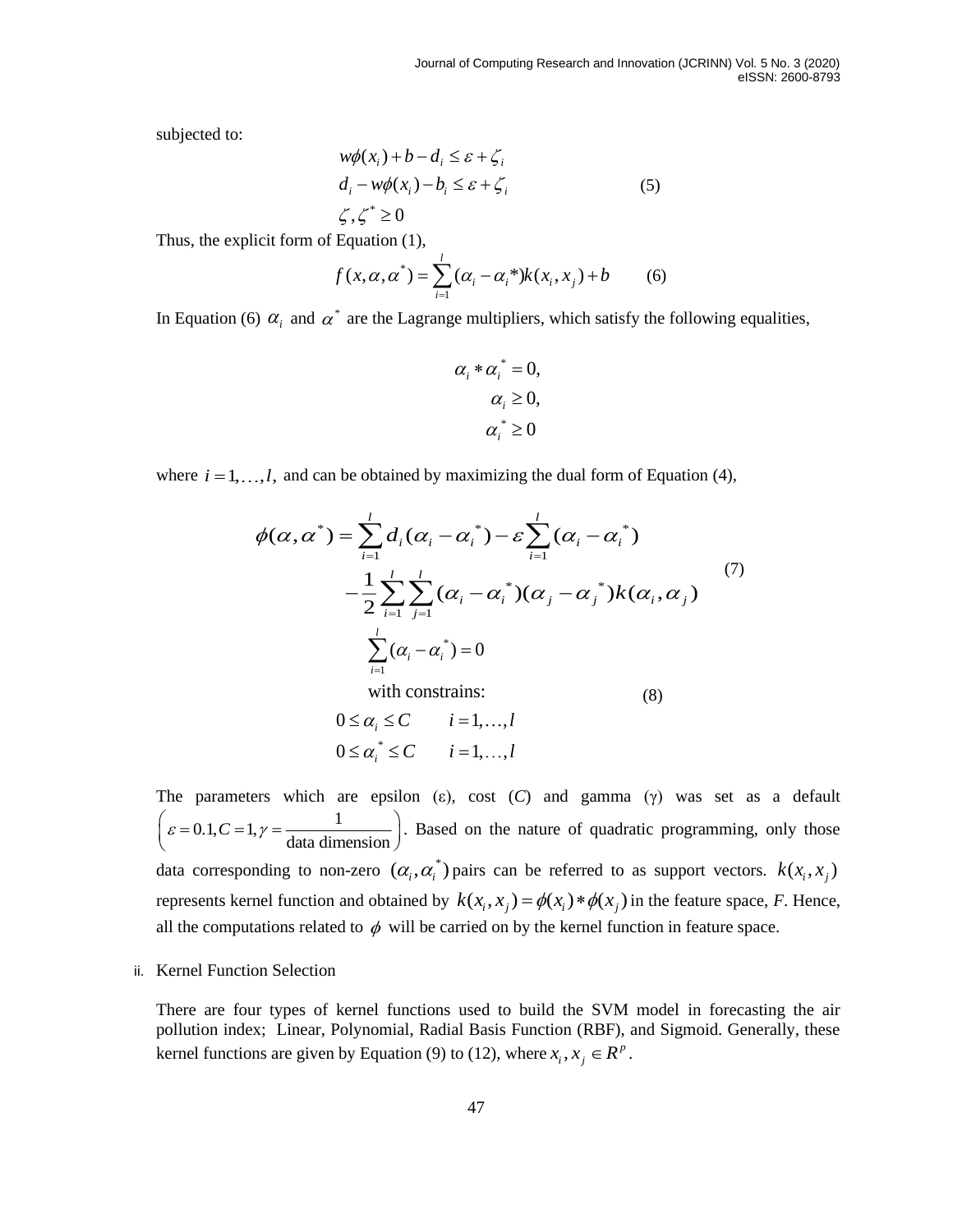$$
linear: k(x_i, x_j) = x_i \cdot x_j,
$$
\n(9)

$$
t = x_1 \cdot k(x_i, x_j) = x_i \cdot x_j,
$$
\n(9)  
\n
$$
polynomial: k(x_i, x_j) = (x_i \cdot x_j + 1)^d,
$$
\n(10)

$$
RBF: k(x_i, x_j) = \exp\left(\frac{-\left\|x_i - x_j\right\|^2}{2\sigma^2}\right), \quad (10)
$$
\n
$$
RBF: k(x_i, x_j) = \exp\left(\frac{-\left\|x_i - x_j\right\|^2}{2\sigma^2}\right), \quad (11)
$$

$$
sigmoid: k(x_i, x_j) = \tanh(x_i \cdot x_j + 1), \qquad (12)
$$

The accuracy of these kernel functions is effectively compared based on the measurement of error. The error measures used are Mean Absolute Error (MAE) and Root Mean Squared Error (RMSE),

$$
MAE = \frac{1}{n} \sum_{i=1}^{n} |P_i - Q_i|,
$$
 (13)

RMSE = 
$$
\sqrt{\frac{1}{n} \sum_{i=1}^{n} (P_i - Q_i)^2}
$$
, (14)

Where  $P_i$  is the actual normalized value,  $Q_i$  is the predicted value of the SVM model respectively and *n* is the number of data sets (days). The kernel function with smallest error measures is identified as the best kernel function of the SVM model. The smaller the values of error measures, the more accurate the model to be used in forecasting.

Table 2 represents the values of MAE and RMSE of these four kernel function for the air pollution index in Kota Bharu and Tanah Merah. As highlighted\*\* in Table 2, RBF is the best kernel function since it has the lowest values of error measures while Sigmoid function has shown poor performance with highest values of MAE and RMSE. For Linear and Polynomial, their value of MAE and RMSE seems to be close to each other.

| <b>Kota Bharu</b>  |               |                                       |               |                |  |
|--------------------|---------------|---------------------------------------|---------------|----------------|--|
|                    | <b>LINEAR</b> | POLYNOMIAL                            | <b>RBF</b>    | <b>SIGMOID</b> |  |
| <b>MAE</b>         | 0.1054539     | 0.1049263                             | 0.09937916**  | 1.13694        |  |
| <b>RMSE</b>        | 0.1457677     | 0.1458072<br>$0.135974**$<br>1.287093 |               |                |  |
| <b>Tanah Merah</b> |               |                                       |               |                |  |
| <b>MAE</b>         | 0.0920343     | 0.09035476                            | 0.08550793**  | 0.9857326      |  |
| <b>RMSE</b>        | 0.1274873     | 0.1260434                             | $0.1192647**$ | 1.137912       |  |

Table 2: Error Measures of Four Different Types of Kernel Functions

#### iii. Parameter Selection

Since the best kernel function is already chosen which is Radial Basis Function (RBF), then further investigation is on the selection of the best parameters value; cost  $(C)$  and gamma  $(\gamma)$  which have been set in the listed range of 0.001-100. The selection of the best pair of parameters value with the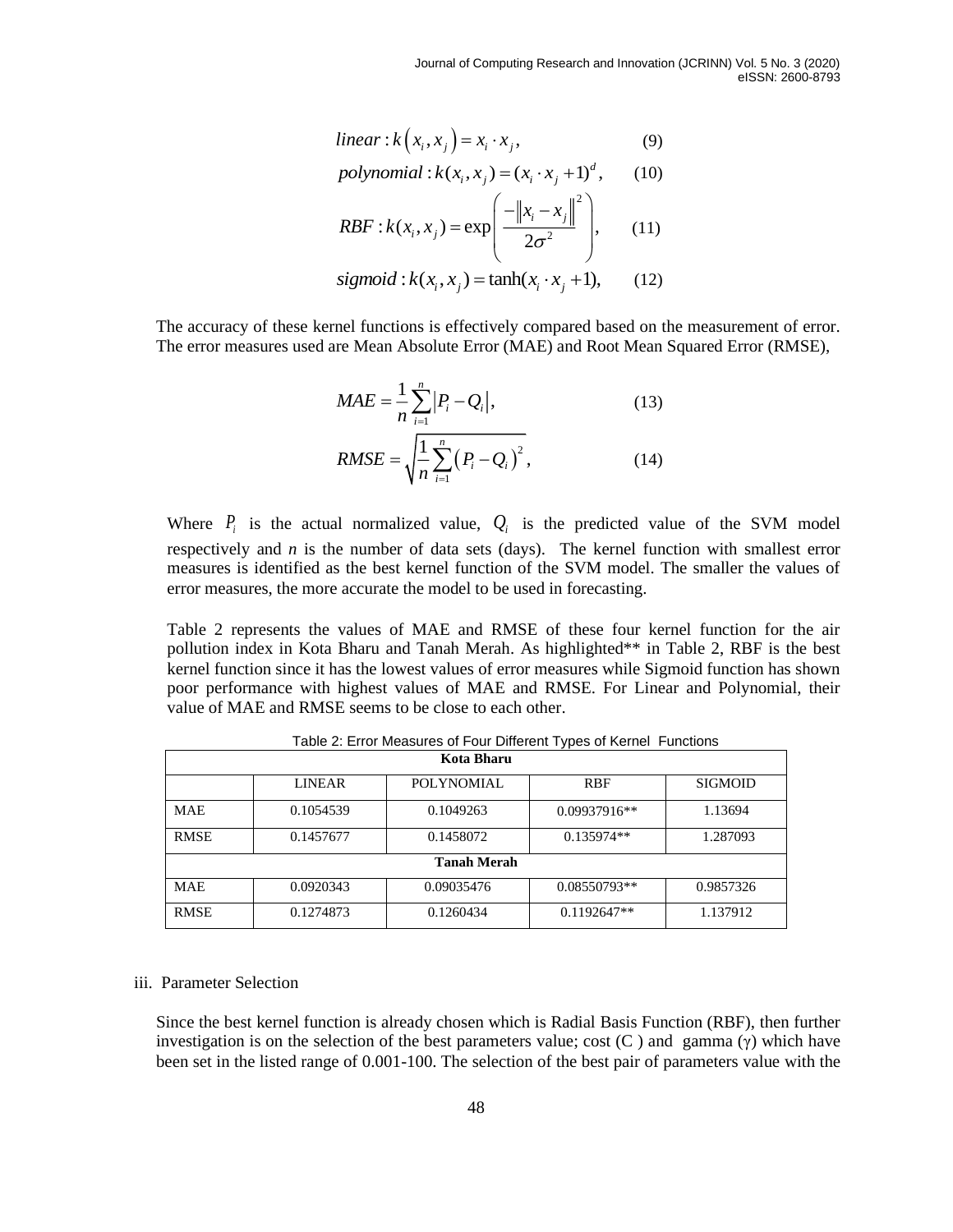lowest error measure has been done by using the 10-fold cross-validation sampling method. The best pair of parameters will be set on the fitting of SVM model training, validation of SVM model testing and SVM model to forecast future value.

Figure 3 shows the performance of SVM by tuning the parameters using the *tune()* command that has been done in the R programming system for API in Kota Bharu. The darkest area is represents the best pair of parameters ;  $cost = 100$  and gamma = 100 with the error measure below than 0.010 which is 0.009743741.



Figure 3: The Performance of Tuning SVM for API in Kota Bharu

iv. Fitting on Model Training

Fitting on model training has been done after obtaining the best kernel functions and its best parameters. The RBF kernel function for SVM model training is used by setting its best parameters which are  $cost = 100$  and gamma  $= 100$ . If the result from this model training is not satisfactory, the process of parameter selection will be iterated by changing the appropriate range value of the parameters.

Tables 3 represents the values of MAE and RMSE on model training for API in Kota Bharu and Tanah Merah. As shown in the table, the values of MAE and RMSE with the best parameter is smaller than the default parameter. Since the values of error measures is decreasing, it shows that the forecasting process using the current SVM model is also more accurate rather than by setting default parameters.

|             | Kota Bharu               |                       | Tanah Merah       |                       |  |
|-------------|--------------------------|-----------------------|-------------------|-----------------------|--|
|             | Default Parameter        | <b>Best Parameter</b> | Default Parameter | <b>Best Parameter</b> |  |
| <b>MAE</b>  | 0.05045014<br>0.09937916 |                       | 0.08550793        | 0.04186376            |  |
| <b>RMSE</b> | 0.135974                 | 0.07651182            | 0.1192647         | 0.06518822            |  |

| Table 3: Error Measures on Model Training for API in Kota Bharu and Tanah Merah |  |  |  |
|---------------------------------------------------------------------------------|--|--|--|
|                                                                                 |  |  |  |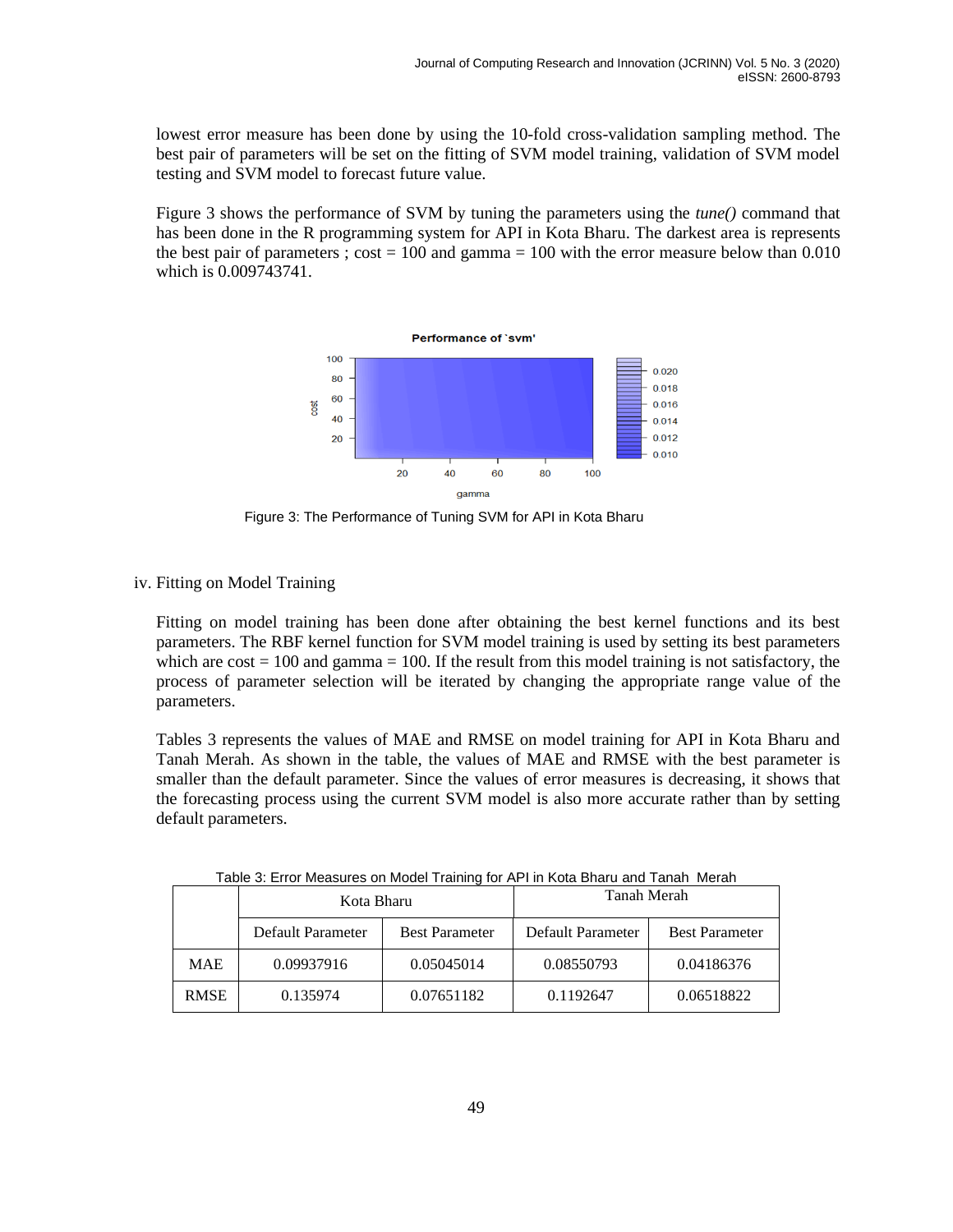## v. Validation on Model Testing

Once the model training of SVM is satisfactory, then the SVM model testing is validated. Tables 4 indicates the value of MAE and RMSE on model testing and model training for API in Kota Bharu and Tanah Merah. The values of MAE and RMSE on testing data for both locations are smaller than the training data. This can be concluded that the SVM model with RBF kernel function and its best parameter gave the best performance in forecasting the future values of API. The lowest error measure shows that the predicted value on training and testing data is closed to the actual data.

|                                                | Kota Bharu |              | Tanah Merah |            |  |
|------------------------------------------------|------------|--------------|-------------|------------|--|
| Training data<br>Training data<br>Testing data |            | Testing data |             |            |  |
| <b>MAE</b>                                     | 0.05045014 | 0.03868583   | 0.04186376  | 0.03857308 |  |
| <b>RMSE</b>                                    | 0.07651182 | 0.06251793   | 0.06518822  | 0.05895648 |  |

Table 4: Error Measures on Training and Testing Data for API in Kota Bharu and Tanah Merah

## III) Data Implementation

After all process of data development was satisfactory, then the forecasting system of SVM model with the selected kernel function and the appropriate parameter is constructed. In this study, API is forecasted for the proceedings 12 days.

## **FINDINGS AND DISCUSSION**

The default parameter was set for all the kernel functions in the model training, the RBF gives an accurate result with smallest error measures. The best value of two parameters, cost and gamma that are used for this kernel function is 100 for both parameters. The error measures decreased after the best parameter was set for model training, which are 0.05045014 (MAE) and 0.07651182 (RMSE) for API Kota Bharu and 0.04186376 (MAE) and 0.06518822 (RMSE) for API Tanah Merah.

In both locations, results showed that the MAE and RMSE for model testing are smaller than model training, which are 0.03868583 (MAE) and 0.06251793 (RMSE) for API in Kota Bharu and 0.03857308 (MAE) and 0.05895648 (RMSE) for API in Tanah Merah. Thus, the SVM model with RBF kernel function where both parameters are set to 100 gave a better performance in forecasting future values. Finally, the SVM model with RBF kernel function and its best parameter, is used to forecast API for the proceedings 12 days.

The prediction values of API in Kota Bharu and Tanah Merah are shown in Table 5 and Table 6, respectively. The values have been forecasted for 6 days in 2018 and 6 days in 2019 for API in Kota Bharu and 12 days in 2018 for API in Tanah Merah which are from day 345 until 356.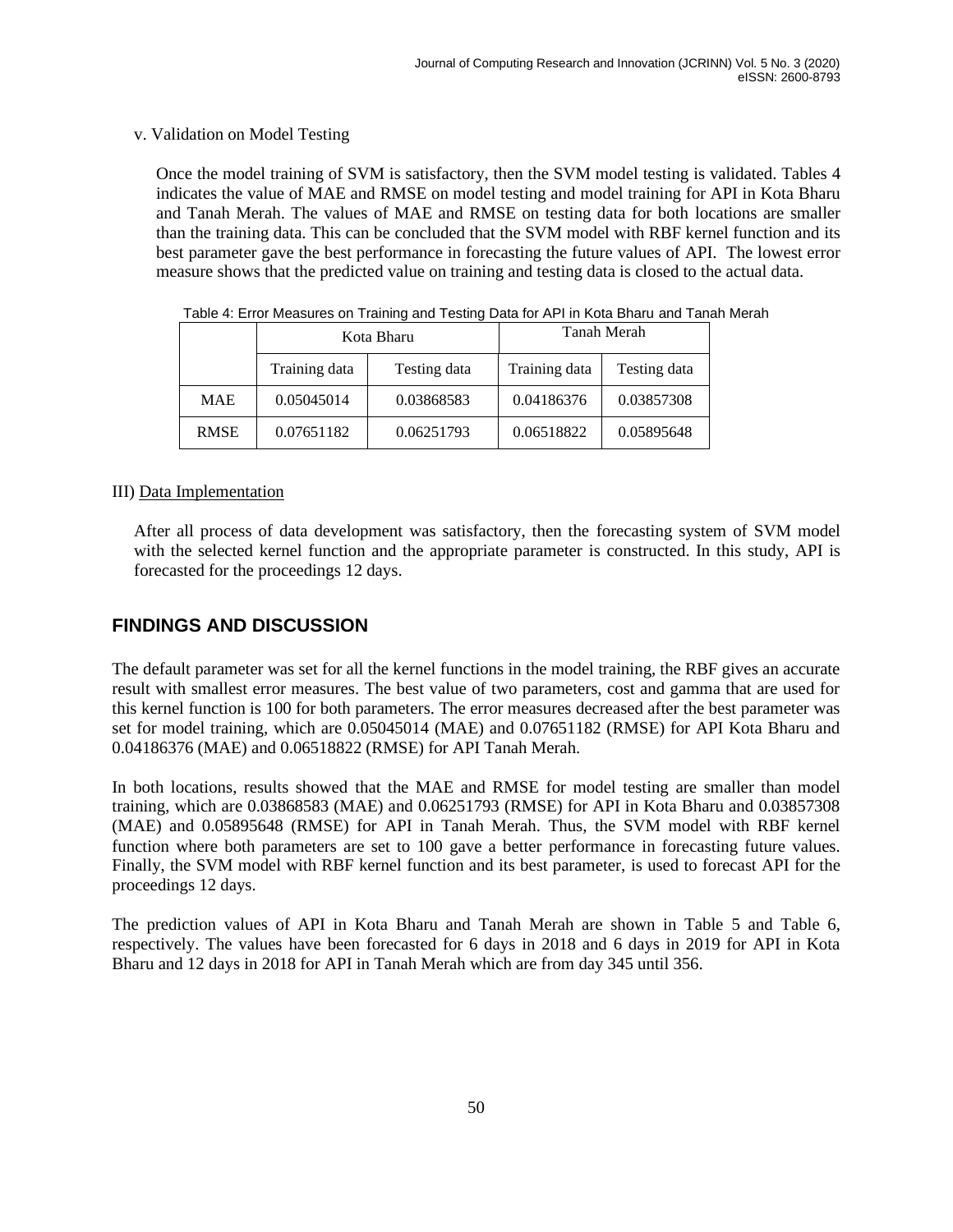| Day | Prediction API KB | Day | Prediction API TM |
|-----|-------------------|-----|-------------------|
| 360 | 0.278063884       | 345 | 0.523349791       |
| 361 | 0.212891433       | 346 | 0.559828138       |
| 362 | 0.166075107       | 347 | 0.612018566       |
| 363 | 0.13792407        | 348 | 0.672264078       |
| 364 | 0.126922617       | 349 | 0.732283254       |
| 365 | 0.130399446       | 350 | 0.784636351       |
| 366 | 0.145168937       | 351 | 0.823800982       |
| 367 | 0.168043165       | 352 | 0.846724993       |
| 368 | 0.196168981       | 353 | 0.85285674        |
| 369 | 0.227193399       | 354 | 0.843757171       |
| 370 | 0.25929345        | 355 | 0.82245633        |
| 371 | 0.291120719       | 356 | 0.79272726        |

| Day | Prediction_API TM |
|-----|-------------------|
| 345 | 0.523349791       |
| 346 | 0.559828138       |
| 347 | 0.612018566       |
| 348 | 0.672264078       |
| 349 | 0.732283254       |
| 350 | 0.784636351       |
| 351 | 0.823800982       |
| 352 | 0.846724993       |
| 353 | 0.85285674        |
| 354 | 0.843757171       |
| 355 | 0.82245633        |
| 356 | 0.79272726        |

Figure 4 and Figure 5 show the predicted data for API in Kota Bharu and Tanah Merah, respectively.



Figure 4: Graph of Predicted Data for API in Kota Bharu



Figure 5: Graph of Predicted Data for API in Tanah Merah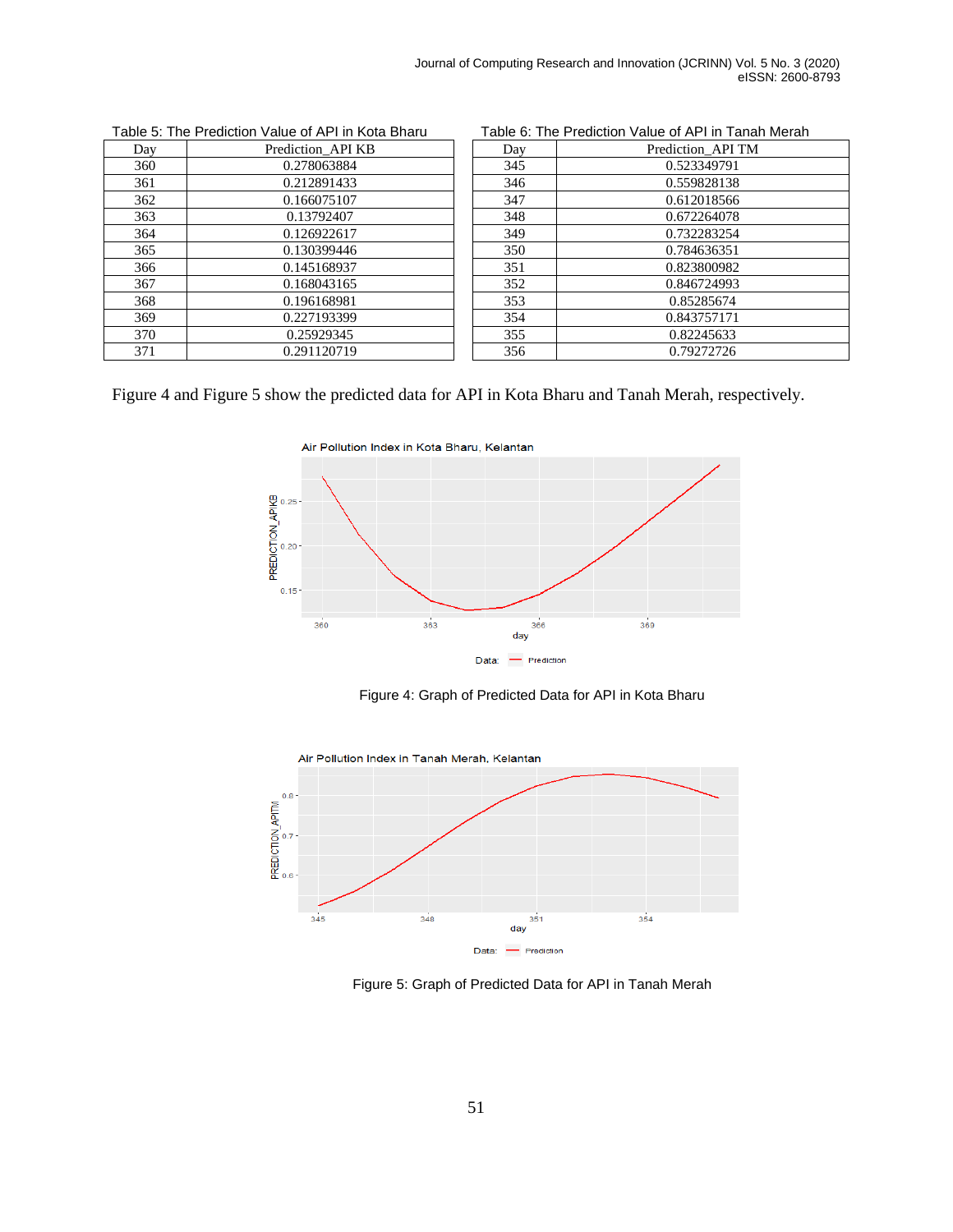Figure 4 showed the predicted API value in Kota Bharu decreases from day 360 to day 367 and then it increases until day 371. On the contrary, as shown in Table 6 and Figure 5, the predicted value for API in Tanah Merah increases for the first 9 days before starting to decrease from day 354 until day 356.

Figure 6 and Figure 7 illustrate the fluctuation of the data which are actual normalized, training, testing and predicted data for air pollution index in Kota Bharu and Tanah Merah, respectively.



Figure 6: Graph of Actual Normalized, Training, Testing and Predicted Data for API in Kota Bharu



Figure 7: Graph of Actual Normalized, Training, Testing and Predicted Data for API in Tanah Merah

The horizontal axis of the graph displays the timeframe of day by day period, and the vertical axis represents the value of air pollution index. The forecasted value of API imitates the actual normalized data closely, which indicates good prediction.

## **CONCLUSION AND RECOMMENDATION**

The main objective of this study is to access air pollution index of  $PM_{2.5}$  using SVM and to compare the accuracy of four different types of the kernel function in SVM. The results showed that SVM works